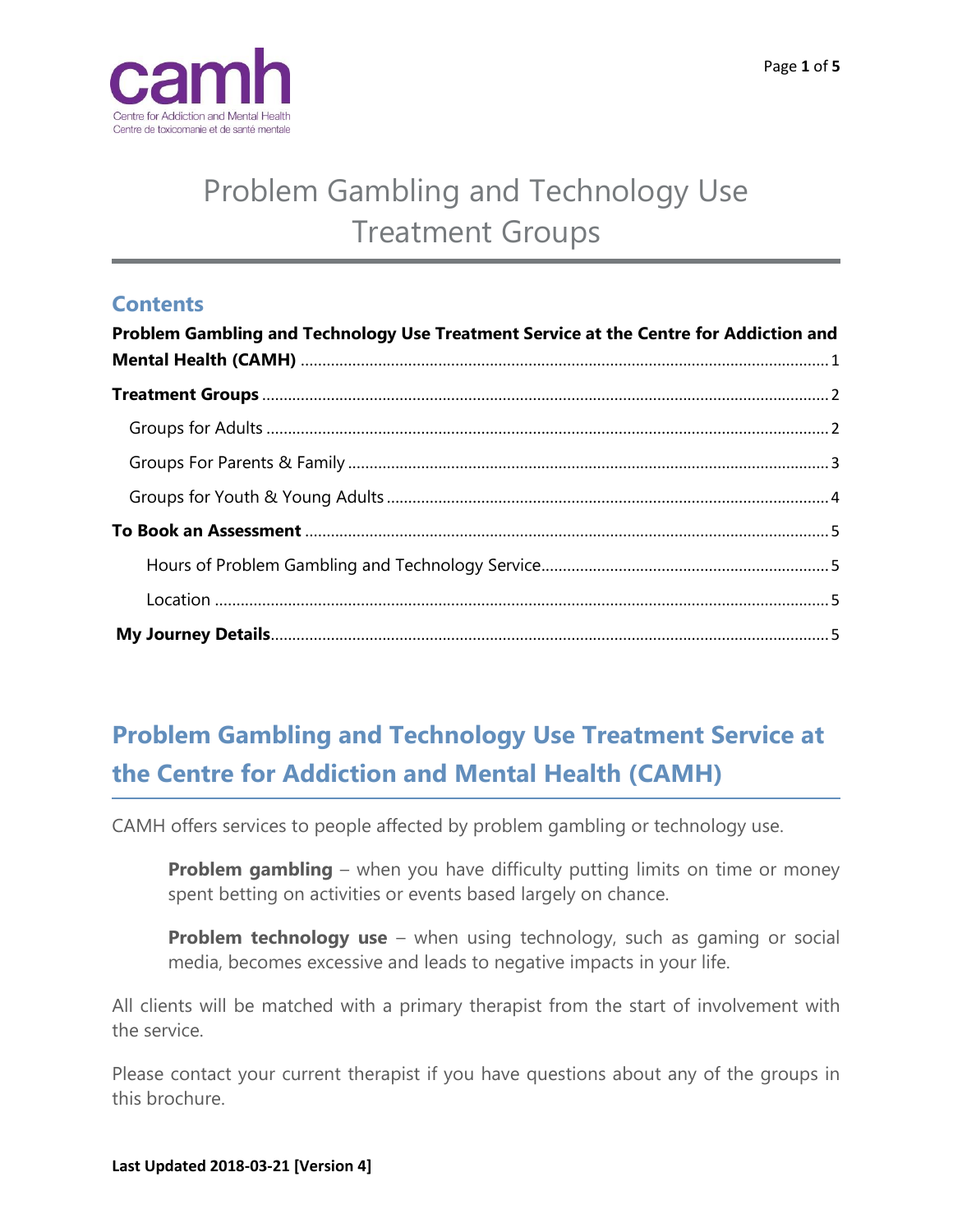

## <span id="page-1-0"></span>**Treatment Groups**

## <span id="page-1-1"></span>**GROUPS FOR ADULTS**

## **Phase 1 Treatment for Gambling or Technology Use**

**Dates:** Tuesdays from 6 – 7:30 p.m. **OR** Thursdays from 10:30 a.m. – 12 p.m. **Length:** 4-6 sessions

This group offers support, information and a chance to deal with some of the initial issues around behaviour change. The group provides a chance to meet others and helps with stabilizing and getting ready for the next phase of treatment. Topics include gambling, odds, self-exclusion, technology, goal-choice issues, finding and maintaining motivation and early coping strategies.

### **Phase 2 Treatment – Skills for Change**

**Dates:** Tuesdays from 5:30 – 7:30 p.m. **OR** Thursdays from 10 a.m. – 12 p.m. **Length:** 8 sessions

This **Skills for Change** group offers a step-by-step approach to making changes in gambling behaviour, methods for dealing with issues created by problem gambling and support from others on the same journey. Topics include motivation and goal-setting; identifying triggers and urges to gamble; coping with triggers; handling difficult emotions; attitudes towards money; communication; and relapse prevention.

### **Phase 3 Maintenance – Moving Forward**

**Date:** Tuesdays from 5:30 – 7:00 p.m. **OR** Thursdays from 10:30 a.m. – 12 p.m. **Length:** Up to 24 sessions

This weekly group offers up to **6 additional months** for participants who have completed **Phase 2 Skills for Change** to discuss and share life challenges and coping strategies. This group will provide support from peers and the facilitator in continued gambling recovery as well as help with identifying next steps, resources and benefits of change.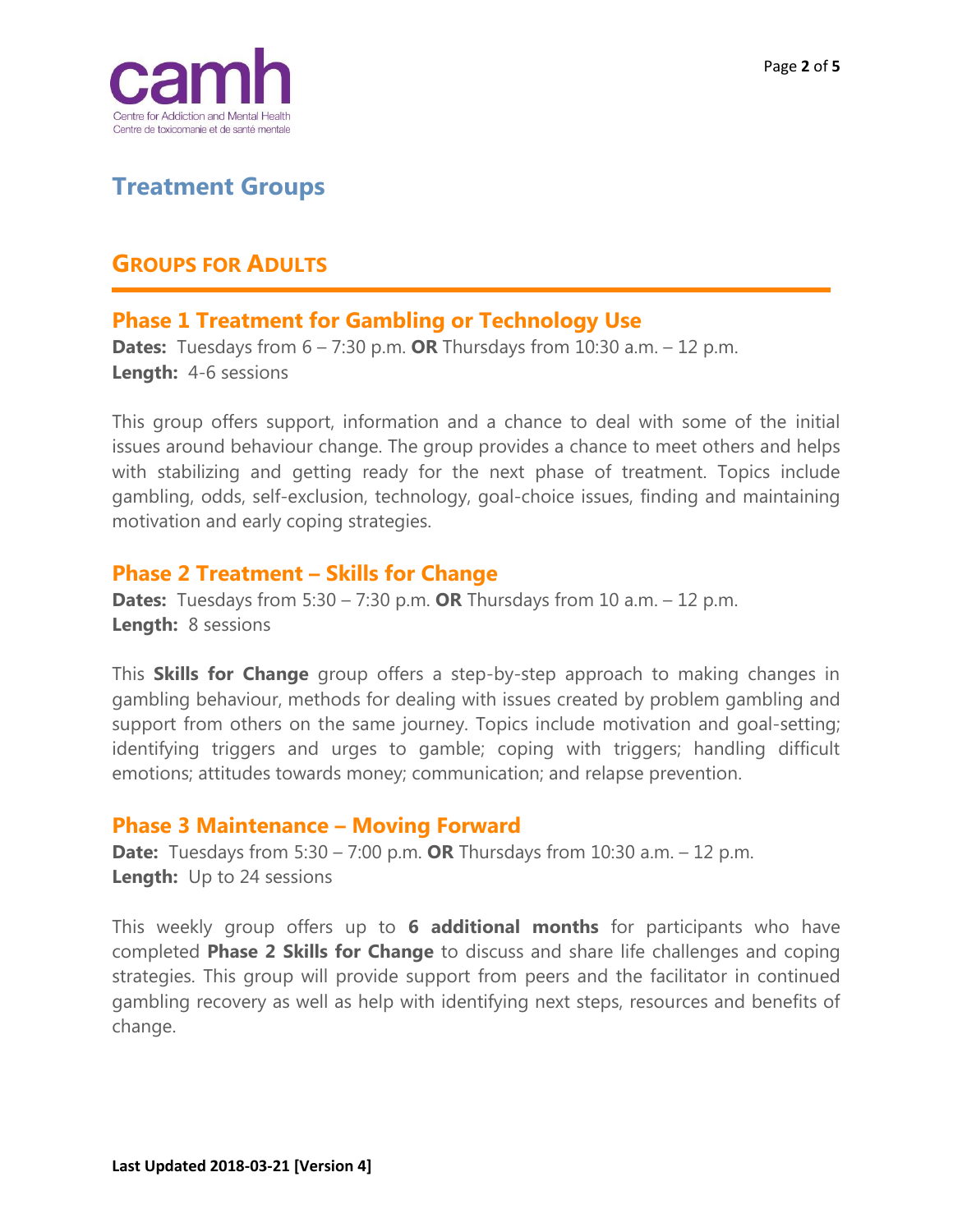

## **GROUPS FOR ADULTS (CONTINUED)**

## **Technology Use: Skills Group**

**Date:** TBA **Length:** 8 sessions

This group is currently being redesigned and is on-hold until further notice. Adult Technology Users currently attend the Phase I Group for Gambling and Technology Users.

### **Mindfulness Awareness and Relapse Prevention Group**

**Date:** Thursdays from 5:30 – 7:30 p.m. **Length:** 8 sessions

This group is offered several times per year and is open to everyone who has been part of treatment group(s) within our service. You and your therapist should discuss if this group may be right for you. The **Mindfulness Awareness Group** offers an opportunity to learn and practice mindful awareness in a group setting to enhance coping skills, such as impulse control and emotion regulation. It will also help you develop mindfulness skills in coping with challenging issues.

## <span id="page-2-0"></span>**GROUPS FOR PARENTS & FAMILY**

### **Family Support and Education Group: Gambling**

**Date:** Tuesdays from 5:30 – 7:30 p.m. **Length:** 4 sessions

This closed group is offered to adult family members (e.g., partners, siblings, adult children) 4 times per year. An initial meeting with a therapist at the clinic is required. The group offers an opportunity to connect with others in similar situations and discuss the impact that gambling problems has on everyday life. Topics include information about problem gambling and its effects on the person and their family; communication strategies; effective boundaries or limits; and self-care.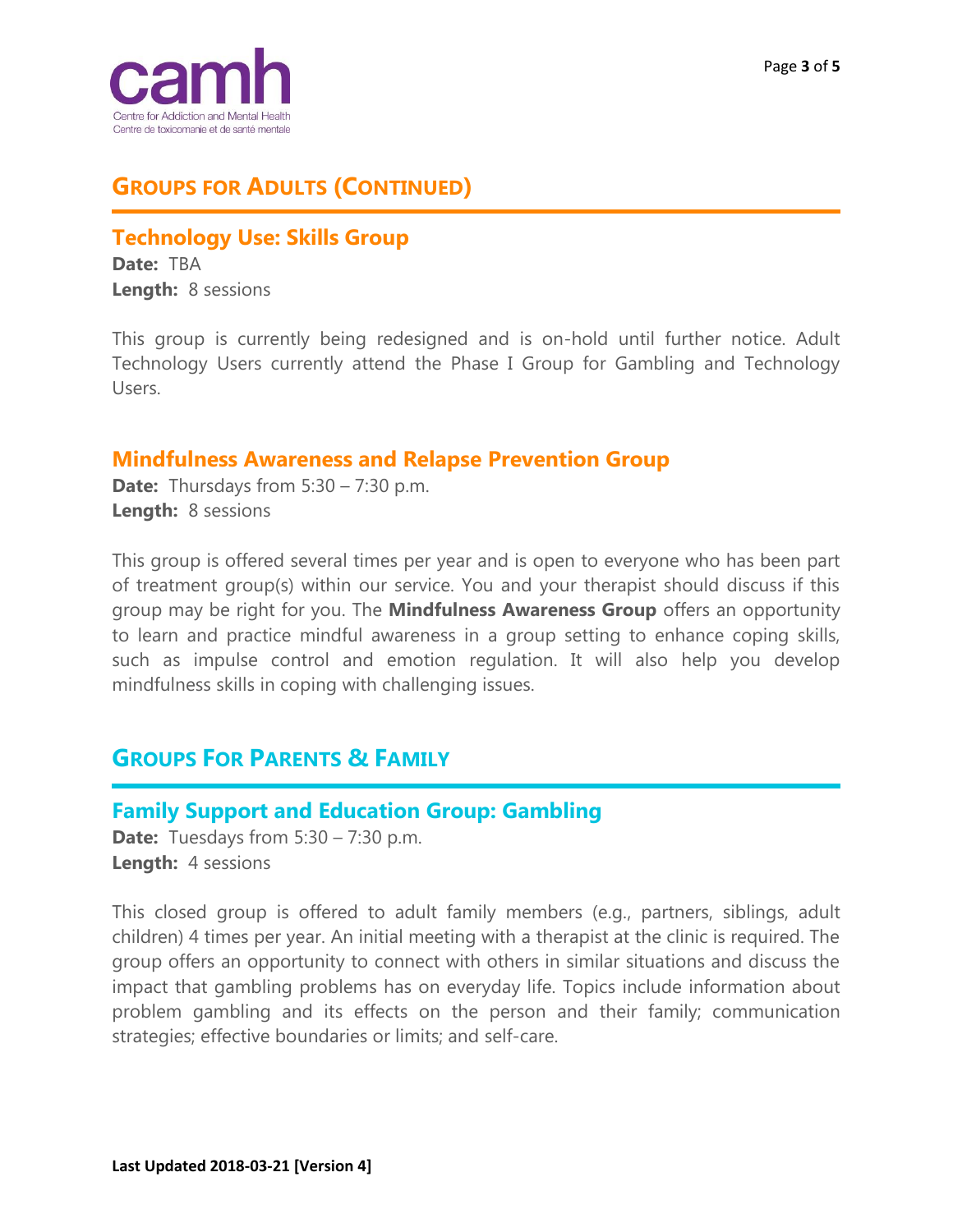

## **GROUPS FOR PARENTS & FAMILY (CONTINUED)**

## **Parent Support and Education Group: Video Gaming and Technology**

**Date:** Wednesdays from 5:30 – 7:30 p.m. **Length:** 8 sessions

This group is offered for parents of young adults aged 16 to 24 dealing with excessive video gaming and technology use. This group offers an opportunity to get support from parents in similar situations as well as to build skills and learn new coping strategies. Topics that will be covered include impacts of internet use and gaming; communication and relationship building; and setting clear limits and boundaries.

## <span id="page-3-0"></span>**GROUPS FOR YOUTH & YOUNG ADULTS**

## **Youth First Contact: (Technology Use)**

**Date:** Wednesdays from 5 – 7 p.m. **Length:** 4 sessions

This group is offered for youth ages 16 to 24 who are concerned with their technology use (gaming, social media and web surfing). This group offers support and understanding from others on the same journey, a chance to deal with some of the initial issues around behaviour change and an opportunity to meet other group members and share helpful strategies. Topics include ways to increase motivation, early coping strategies, goal setting and more.

### **Youth Skills Group**

**Date:** Wednesdays from 5 – 7 p.m. **Length:** 8 sessions

This group is offered for youth (ages 16 to 24) with technology use concerns, following completion of **First Contact**. It is an opportunity to connect with others and develop new skills. Setting new goals, coping with difficult emotions, enhancing social skills and exploring a range of leisure activities are examples of the topics covered.